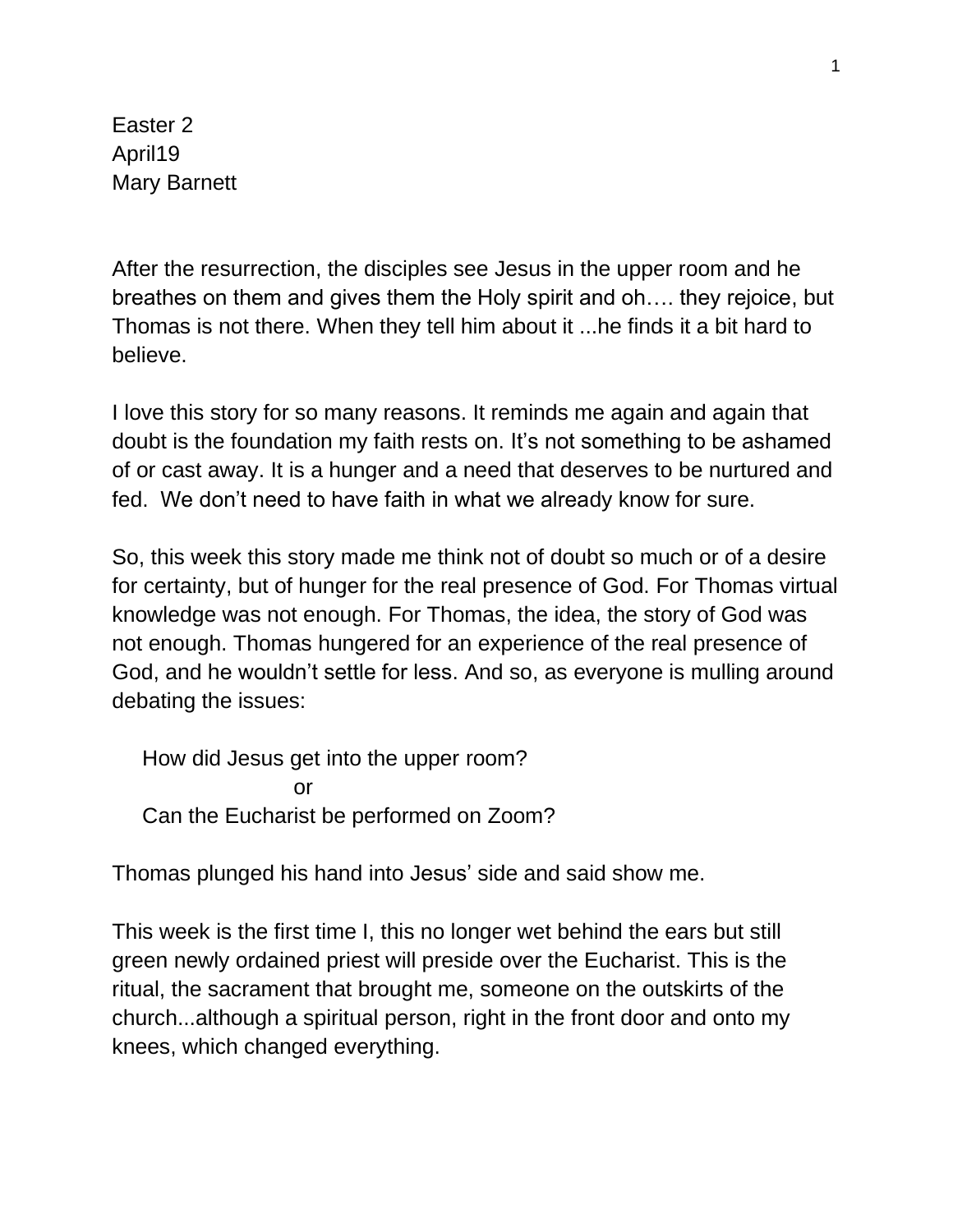It gave me a way to put my hands over my oh so important head and admit I was hungry for something I couldn't understand or control...and ask to be fed.

And then the miracle was, I *was* fed. But wait…. how did that happen? What did I have to *believe* for that to happen?

And this is where Thomas comes in again.

Because it actually wasn't my belief at all, but in a sense its opposite: It was an openness, a need, a hunger, a loosening of my customary bearings, a willing suspension of disbelief that created the space that God filled. If I was already filled up with what I knew for sure I wouldn't have been fed in the same way.

So, Need, Desire, Vulnerability, Hunger, Doubt, t*hese* are the gifts we bring and God brings the food. He brings his presence in the breaking of the bread.

And I will be forever grateful to the church for maintaining this ritual for 2,000 years so that I, a wandering Unitarian modern dancer...could experience it and be changed.

Now we find ourselves in a strange situation where we are locked away in our own upper rooms. Not so much because of fear of persecution like the disciples were (Although of course we are a little afraid of being tracked down and persecuted by this invisible virus). But more importantly I think we are locked away from each other because of love … which is what makes this experience so surreal. Because usually when we love people we run *towards* them but now, we are schooling ourselves to stay away and it's hard and counter-intuitive.

In the beginning I, like everyone else, convinced myself "Oh I'm fine. I'm not going to get this. You don't have to worry about ME", and I'd run out for my licorice or my wine or whatever but then it dawned on me I needed to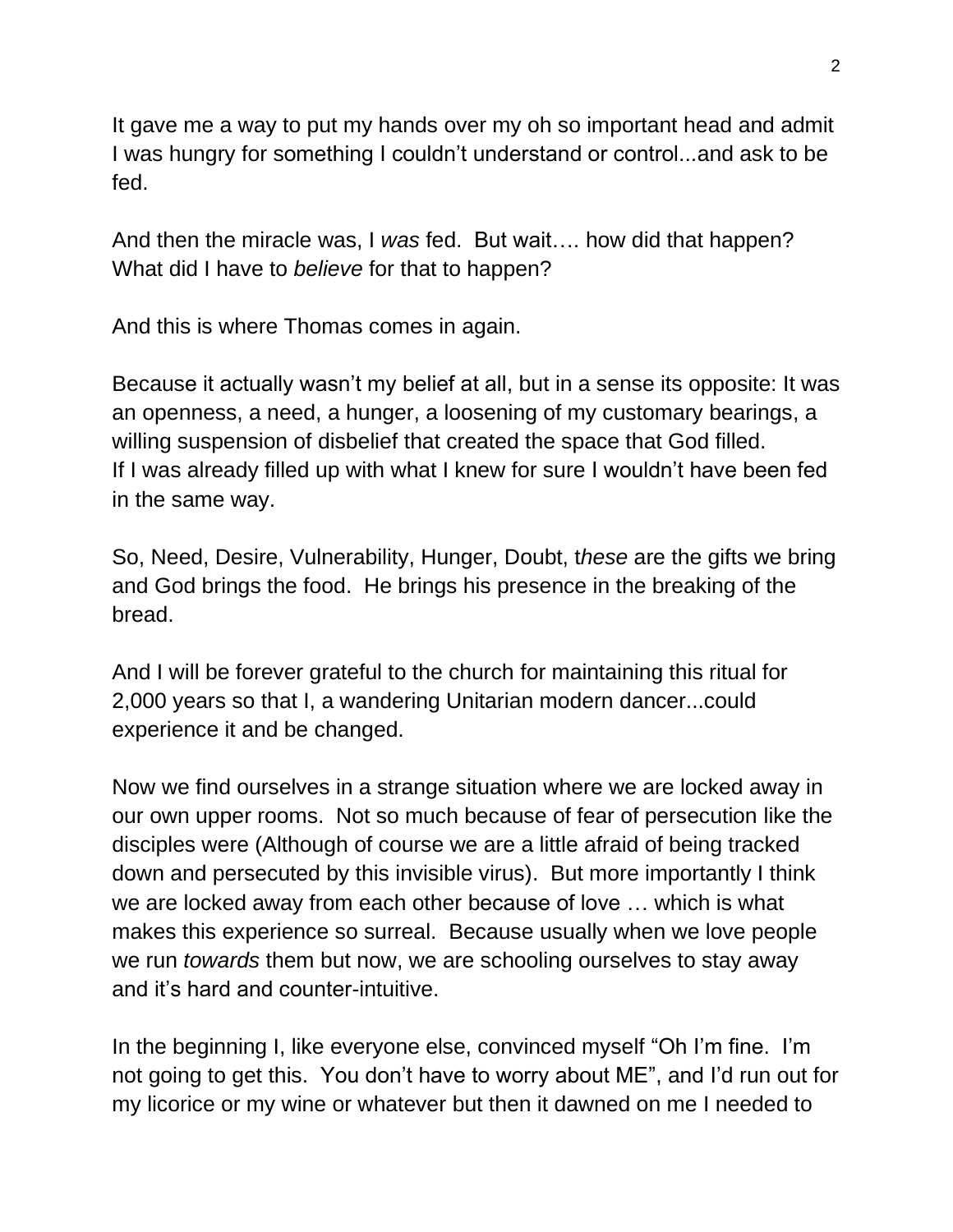stay inside to protect other people. I mean...In NYC they didn't have enough hospital beds.

And we did it. We actually turned this ocean liner around. We stopped the ship of state because in spite of all our political disagreement and all our divisiveness, it turns out we really love each other and believe everybody matters. No one is expendable.

Eventually when we sift through the wreckage of this pandemic, however, and review the statistics we are going to have to come to terms with how we haven't been living according to this promise. And I believe when we see this all laid out, which we will, we will choose to reckon with this and make this country fairer.

Because in spite of our differences we don't believe that it is OK to just let a bunch of old people, our African American people, or people with asthma die. No one is expendable, Not Even ourselves. Not Even when we have hurt ourselves or someone else. Not Even when we are broken and addicted or angry or violent or guilty.

We are beloved. All of us. And that is the truth that came to earth and walked around in the very real presence of Jesus Christ. And that is the presence that we hunger for in the Eucharist, that we will take a risk and reach out and cross a sacred boundary and share spiritually today.

And that is the real presence that Thomas hungered for that caused him to reach out and take a risk and cross a sacred boundary and plunge his hand into the side of his Lord and Savior.

Now as Episcopalians we don't have to believe in the real presence of Jesus Christ in the wine and bread, and I cherish this fact. Pam might believe one thing and Veronika something else, and John and Steve and Mary Anne and Jessica... You can believe it is a miraculous story or a memorial meal or a sacred community gathering, and I think this openness of interpretation is essential; it makes a space for God to come alive in.